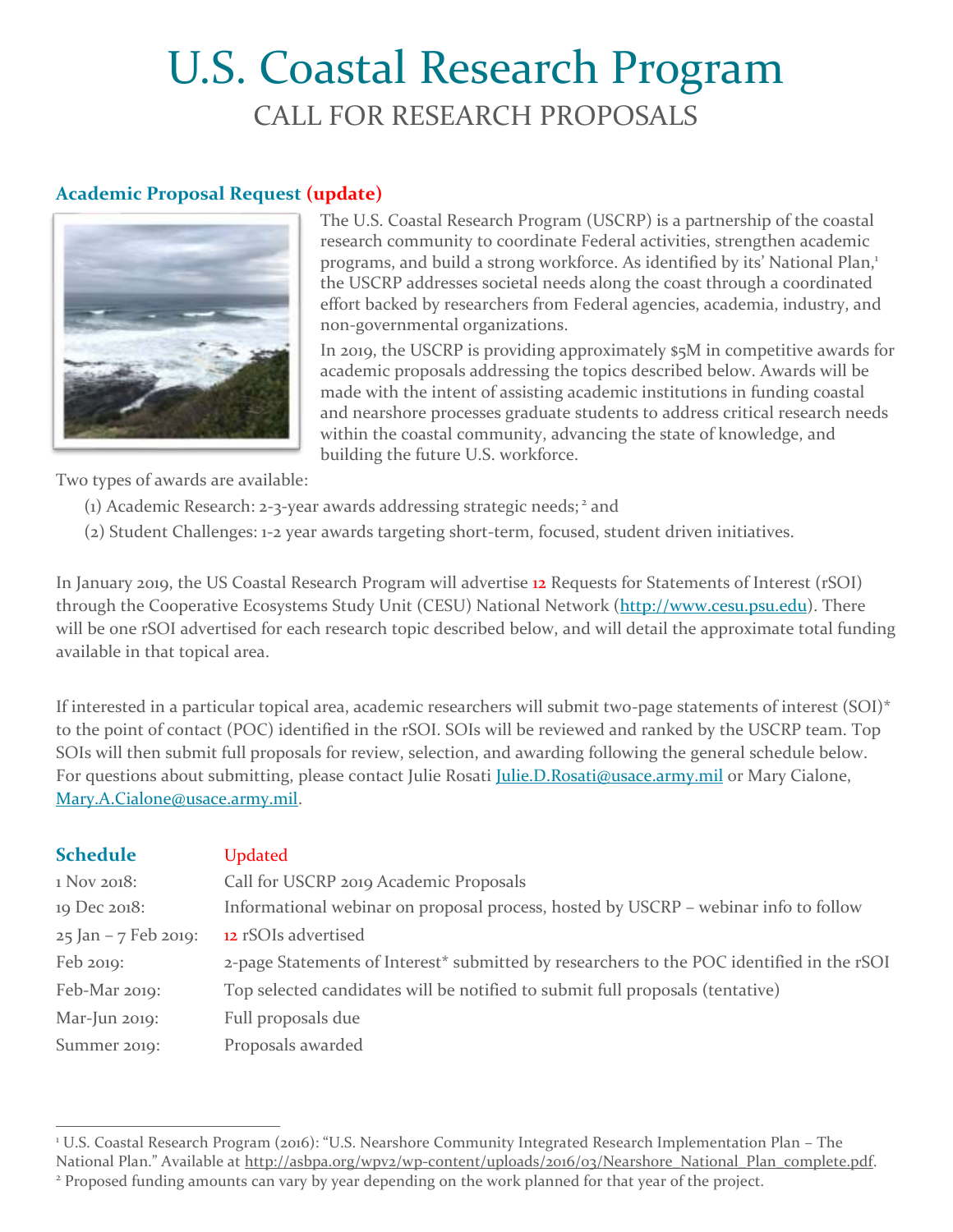\*Information required in the 2-page SOI:

- 1. Name, Organization and Contact Information
- 2. Brief Statement of Qualifications (including):
	- a. Biographical Sketch,
	- b. Relevant past projects and clients with brief descriptions of these projects,

c. Staff, faculty or students available to work on this project and their areas of expertise,

d. Any brief description of capabilities to successfully complete the project you may wish to add (e.g. equipment, laboratory facilities, greenhouse facilities, field facilities, etc.).



### **Requirements**

Eligible applicants include institutions of higher education. Proposals that have the following characteristics will receive higher ranking in the evaluation process: research supporting a U.S. graduate student; collaborating with other practitioners or institutions on the proposal; co-authoring findings with practitioner(s) in American Shore and Beach Preservation Association (ASBPA) Shore & Beach Journal; presenting findings of research at ASBPA's Conference as the work concludes; and using open-source community models if numerical models are utilized. Additionally, preference will be given to budgets reflecting strategic prioritization of funding per each year of the proposed project.

### **To submit Statements of Interest, please follow the instructions for your regional CESU as set out in the Request for Statements of Interested which will be posted online at** *<http://www.cesu.psu.edu/>***.**

### **The USCRP will notify the mailing list once requests for SOIs are posted in January 2019 (DELAYED).**

If you have questions, please consult the FAQs page, **[https://uscoastalresearch.org/2019-awards-info.](https://uscoastalresearch.org/2019-awards-info)** 

**Research Topics:** Proposals addressing the following topics are of primary interest; proposed are also invited addressing the USCRP's research themes: (1) Long-term processes, (2) Extreme Events, (3) Human & Ecosystem Health.

- (1) **Identify and Communicate Coastal Impacts.** Proposals will describe and quantify the risk communities face from coastal impacts and how best to communicate those risks to a broader audience. The intent of communication is to compel communities to consider actions that reduce risk.
- (2) **Coastal Structure Design and Rehabilitation incorporating Stochastic Risk and Uncertainty.** Proposed research will utilize stochastic methods in designing and rehabilitating coastal structures that incorporate risk and uncertainty in coastal forcing and structural stability.
- (3) **Understanding the Crossroads of Human and Ecosystem Health.** Proposals will seek to address the linkages between humans and ecosystems during storms or seasonal events such as red tides. Research will provide feedback on physical coastal processes and the corresponding human health impacts.
- (4) **Evaluating the Distribution and Geotechnical Properties of Outer Continental Shelf (OCS) Sand Resources and Coupled Environmental Responses to Dredging**. Proposals may seek to examine the geologic framework of the OCS to establish the distribution and character of beach quality sands; evaluate sediment dynamics on the OCS as a result of normal, storm conditions, or dredging